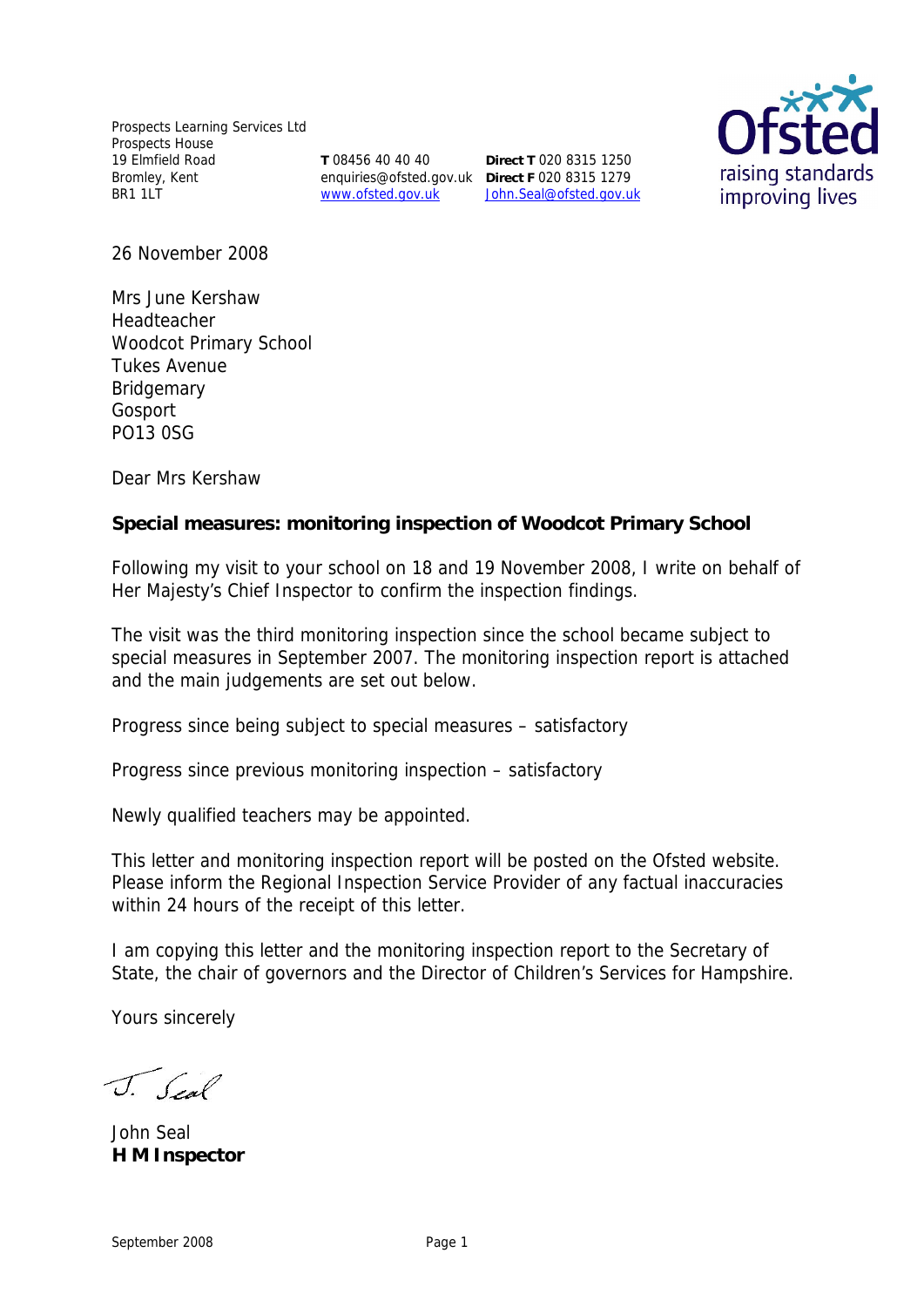

**Special measures: monitoring of Woodcot Primary School**

**Report from the third monitoring inspection on 18 and 19 November 2008**

## **Evidence**

Inspectors observed the school's work, scrutinised documents and met with pupils, staff, the headteacher, the chair of governors and a representative from the local authority.

# **Context**

There have been some further changes to staffing and the organisation of teaching groups. In September a new full-time teacher for the Year 1 class and a part-time special needs coordinator (SENCO) were appointed. The substantive SENCO is currently on maternity leave. All classes are distinct year groups whereas in previous years some year groups were mixed within the same classes. The governing body has two new members.

# **Achievement and standards**

The results of the 2008 Key Stage 1 national assessments have improved overall to be broadly in line with national expectations. Reading and writing are broadly in line with the national average. However, mathematics was below average and remains a school priority.

The school's evaluation of the unvalidated Key Stage 2 results in English, mathematics and science indicates that although results overall were below average, there have been improvements in mathematics and science. However, the proportion of pupils reaching national expected standards in English fell.

The school now has an accurate picture of the standards and rates of progress of all pupils. In addition to the school's own data, work seen in classes indicates that there is a higher proportion of pupils who are now working at standards that are generally in line with national expectations in every year group. This is because more pupils are making satisfactory progress or better. However, there are still too many pupils whose progress is not fast enough and whose attainment is below average. Standards and progress of pupils with learning difficulties and/or disabilities and in care is now known to be at least satisfactory. As a consequence, the school's provision is better matched to these pupils' needs.

**Personal development and well-being**

The behaviour of pupils around the school and in lessons is consistently good. They are very positive about their learning, work well together and their attendance is good. Pupils' economic well-being continues to improve because of the school's continued focus on the basic skills of literacy and numeracy.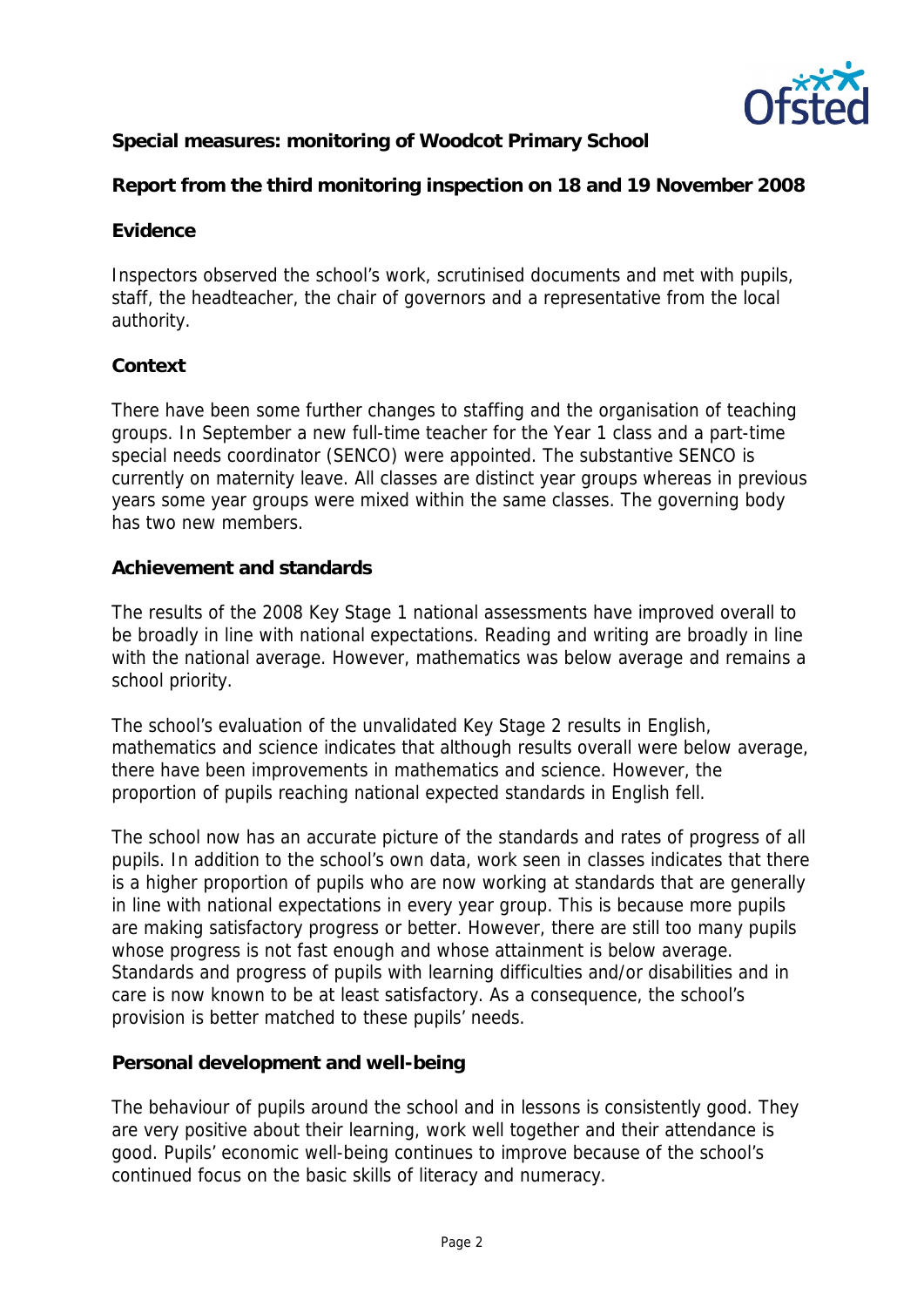

## **Quality of provision**

The quality of teaching has improved and there has been a significant increase in the proportion of good teaching across the school. Although this stronger profile of teaching is promising, it has not yet been in place long enough to improve standards and progress sufficiently. The teaching in the Early Years Foundation Stage and Key Stage 1 is a particular strength. Where teaching is good or better, teachers plan well to provide learning activities which match individual pupils' needs. They use information about pupils' prior attainment effectively to provide challenge and support for all pupils. Younger pupils in particular can reflect on their learning and are able to identify the next steps towards their individual targets. They are also developing good independent learning skills. Teaching assistants are well deployed and work closely with teachers and pupils to meet the clear learning objectives.

Where teaching is less effective, introductions and explanations are too lengthy, as a result of which pupils lose enthusiasm, their levels of interest decline and their rate of progress diminishes. Teachers sometimes adhere too closely to their planning for large groups. As a result, individual pupils are not always challenged to make as much progress as they could and there are missed opportunities for spontaneous responses to pupils' creative contributions.

The school has now effectively tracked all pupils' current standards and their rates of progress towards specific and appropriately challenging targets. Pupils have personalised target information in their work, and are aware of their current levels of performance. In many cases this helps them to have a clear idea of how to improve. The targets are used to inform teachers' marking and feedback. Where this is effective, pupils' progress is clearer and any underachievement is responded to earlier with effective intervention strategies.

The curriculum meets the needs of the pupils very well. There are well-planned and structured activities which provide broad, balanced and relevant learning experiences. The best of these are practical and relate to pupils' experiences.

Support for pupils with learning difficulties and/or disabilities is developing well. The recently appointed SENCO has effectively identified all those pupils who are in need of specialist and specific support. There are appropriate strategies in place to ensure that most of the support is provided within the context of lessons.

### **Leadership and management**

The headteacher and her leadership team have worked hard to bring about significant and effective changes to the school's ethos and performance. There is now a whole-school approach to improving outcomes for all pupils. The improvement in the quality of teaching has come about because of the headteacher's single-minded approach to ensuring good quality provision for all pupils. Lessons and pupils' progress are regularly monitored and evaluated and, as a